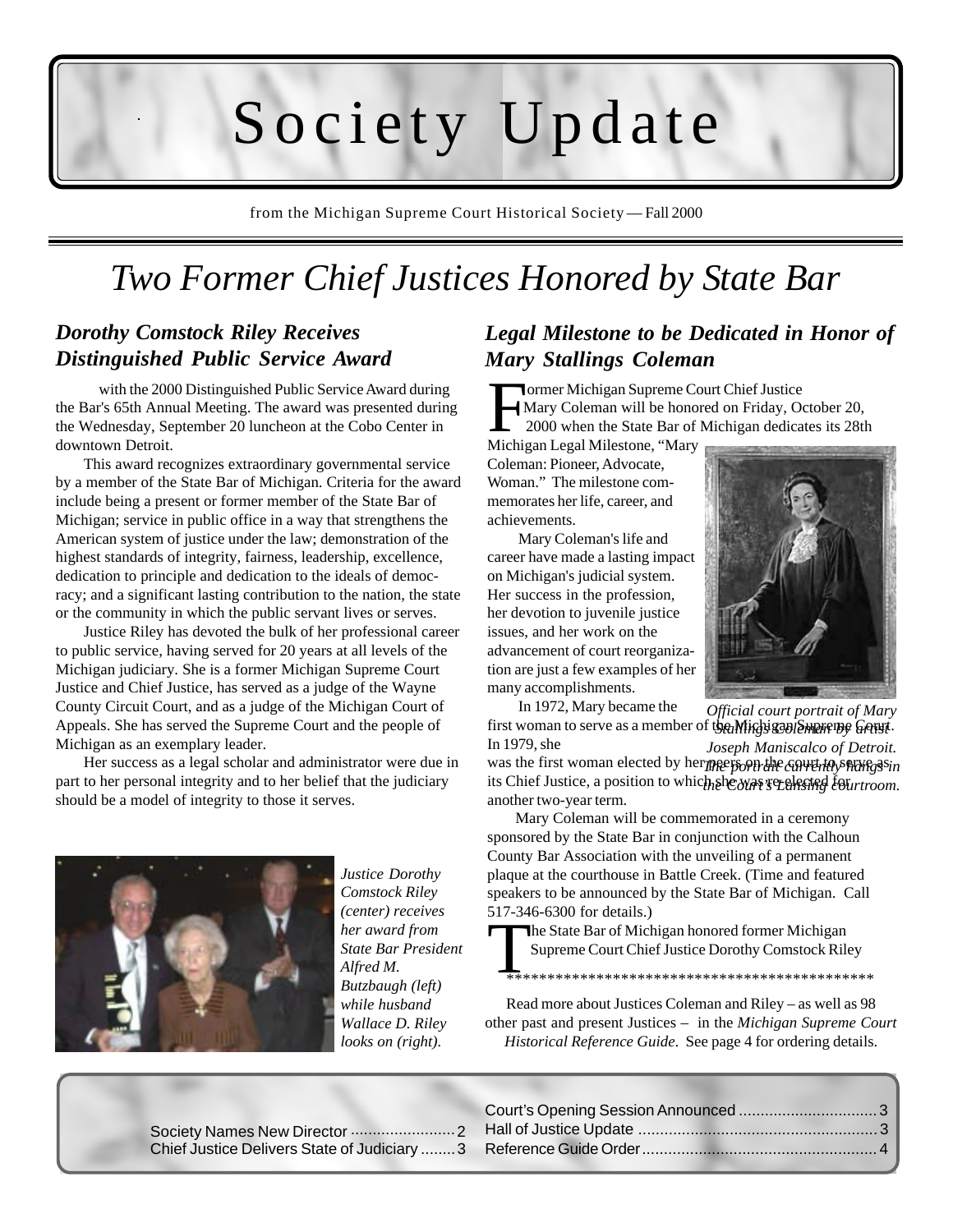## *Society Bids Farewell to Executive Director, Welcomes New Director*

ue to her husband's recent transfer out of state, Society executive director Jill Wright recently

announced her resignation, effective September 30. Jill, her husband, Phil, and their new daughter, Lauren (born July 22), are relocating to Southern California.

"Professionally speaking," Jill says, "the two years I've been with the Society have been the best two years of my career. The work was stimulating, the members enthusiastic, and the board



*Jill Wright, departing director.*

of directors are an extremely committed group. I want to thank Society president Wallace D. Riley for giving me the opportunity to serve with the Society."

A new executive director has been selected and has been training with Jill since September 1. Angela Bergman officially takes hold of the Society's reigns on October 1, 2000.

A Montana native, Angela was graduated with honors from Montana State University in 1996 with a B.A. in English, a minor in psychology, and a secondary teaching certification. While in college, Angela worked as an editorial assistant for a Montana publication.

She moved to Idaho a few months after graduation and sold advertising for a local newspaper until she landed her first teaching job in 1997.

Angela taught English and psychology at two different high schools in Idaho. At Raft River High School, she taught British literature to seniors, a survey of literature to sophomores, and a section of psychology. She also coached the junior varsity basketball team, which went

18-2 for the season. At Burley High School, she taught British literature to seniors, honors English to sophomores, and served as assistant varsity basketball coach, where she helped take the team to the state tournament.

Angela came to Michigan in 1999 and accepted a position with the State Bar as assistant editor of the *Michigan Bar Journal* and administrator in the publications department.

During her tenure as *Michigan Bar Journal* assistant editor, Angela organized and coordinated the production of the Journal on a monthly basis, wrote a monthly column about staff members, helped develop and supervise improvements to the State Bar web site, played an instru-

mental role in getting the Journal on-line, and worked closely with Advisory Board members in the production of theme issues.

 About her new role as executive director, Angela says, "I am very excited about this opportunity to apply my editorial and organizational skills, plus my background in education, to further developing the Society's programs. The Society is a rich resource for



*Angela Bergman, new executive director.*

Michigan's judicial history, and I plan to expand our existing programs, possibly develop some new ones, and get the word out around Michigan."

 Angela and her husband, Mike, are the proud parents of two Labrador dogs: Lakota and Echo. In her spare time, Angela continues to officiate high school basketball games, teaches aerobics and kickboxing, and spends time in the outdoors.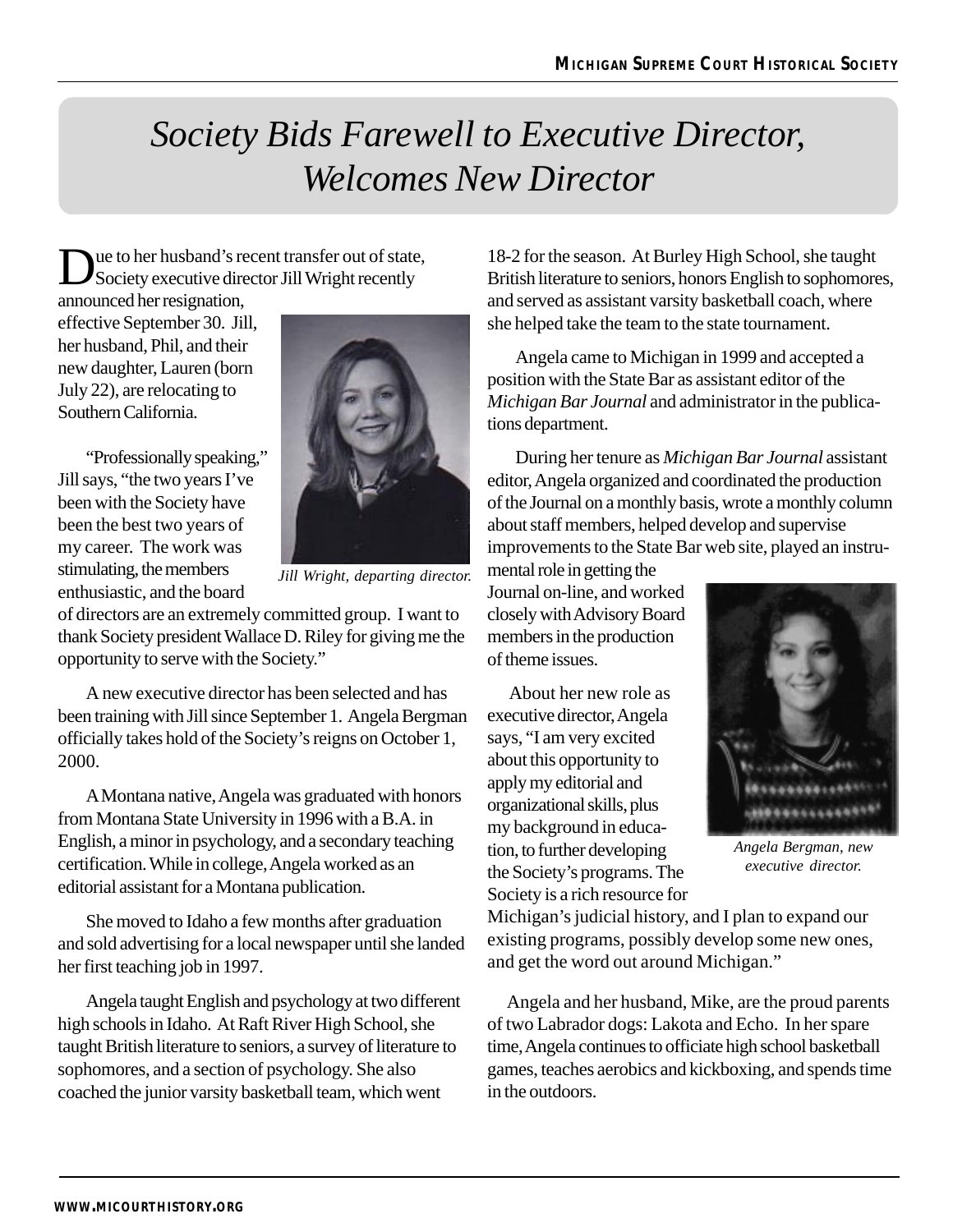## *Chief Justice Weaver Delivers State of the Judiciary Address*

Chief Justice Elizabeth A. Weaver highlighted the<br>state court system's progress in improving court services to citizens on September 28 in the first state of the judiciary address since October 1997.

The Chief Justice addressed a joint session of the Michigan Senate and House of Representatives at noon in the House Chambers in the Capitol Building. The speech was carried live by Michigan Government Television.

"There have been many positive developments in the management of the appellate and trial courts that the Legislature and the public should know about," Chief Justice Weaver said. "At the same time, there are important things that still need to be done."

"I want those in state and local government, and our citizens, to know that we in the judiciary appreciate their support for our efforts to improve court services. We will need their continued support to get the job done," the Chief Justice said.

Chief Justice Weaver announced the first courts to participate in a new Supreme Court program to foster innovation in trial court services to the public. She also unveiled a new initiative to improve guardianship and conservatorship services to adults who need them.

The speech addressed the need to improve public safety by electronically linking the courts and agencies that rely on the fast, efficient transmission of court data for law enforcement purposes. It also addressed the need to complete the family division of circuit court.

Chief Justice Weaver was elected to the Supreme Court in 1994. Her colleagues on the Court elected her chief justice in January 1999.

### *MSC Opening Session Scheduled*

The 2000 Opening Session of the Michigan **L** Supreme Court is scheduled for Tuesday, October 10, 2000 at 9:30 a.m. It will be held in the historic old Supreme Court chambers, located on the second floor of the Capitol building in Lansing. Society President Wallace D. Riley will deliver his annual update on Society activities as well as a preview of what's in store for 2001.

## *Hall of Justice Update*

Approved by the Legislature in 1998, the Hall of Justice will consolidate the Supreme Court, Court of Appeals (Lansing office) and State Court Administrative Office into one functional,

state-owned facility. These entities now occupy state office and leased space in several downtown Lansing locations. The six-story building, to be located at the corner of Ottawa and Butler west of the Capitol Building, will include, in approximately 280,000 square feet, two courtrooms, centralized administrative offices, a first-floor public education center and a 460 space parking structure. Expected date of completion is Fall 2002. More information on

the Hall of Justice construction is available on the web at *WWW.MIHALLOFJUSTICE.COM*, or at 517-373-0129.



 *An artist's rendering of the Hall of Justice, view from front.*